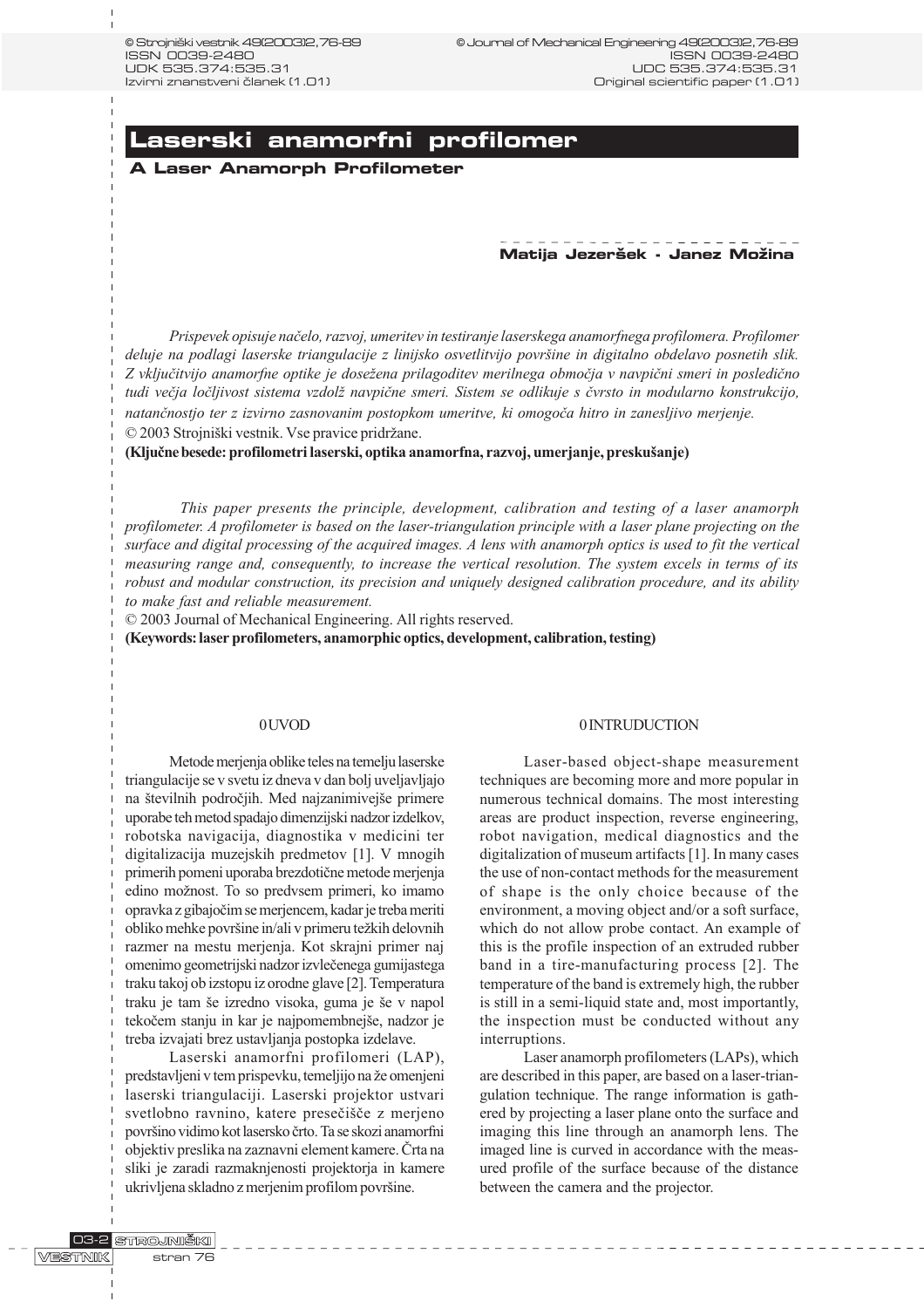Posebnost našega profilomera je anamorfni objektiv, ki daje različni optični povečavi v navpični in vodoravni smeri. Anamorfna optika je ustreznejša od obièajne sferiène optike predvsem v primerih zahtev po velikem merilnem obmoèju v eni smeri in veliko ločljivostjo ter manjšim merilnim obsegom v drugi smeri. Z izbiro ustreznih optičnih povečav v posamezni smeri lahko dosežemo optimalno razmerje med merilnim obsegom in natanènostjo merilnika. Takšno optiko so za potrebe laserske profilometrije med prvimi uporabili Blais s sodelavci [3], neodvisno od njih pa smo za potrebe profilometrije razvili anamorfne objektive pri nas [2].

Bistvenega pomena za uporabnost merilnika je ustrezen postopek umeritve. Glavni vodili pri snovanju le tega sta natanèno merjenje referenèih točk ter ustrezen model preslikave. Ta mora upoštevati optiène popaèitve, hkrati pa omogoèati neposreden izraèun parametrov brez predhodnega poznavanja začetnih približkov. Doslej znani načini merjenja referenène geometrije so zapleteni zaradi zahtevne izdelave etalonov in zaradi potrebe po premikanju v veè smereh ([3] do [5]). Prav tako je zapletena tudi preslikava dvorazsežne slike, ki jo posname kamera, v prostor. V ta namen večina avtorjev uporablja nelinearne fotogrametriène modele [4] do [6], ki so neprimerni za preslikavo z anamorfno optiko.

Da bi odpravili tovrstne težave, smo za LAP zasnovali izviren umeritveni postopek. Meritev referenčnih točk izvajamo z etalonom v obliki poševne ploèe z utori trikotnega prereza. S premikanjem plošče se spreminja višina profila, medtem ko so utori namenjeni za doloèitev lege referenènih toèk. Polinomski model preslikave omogoèa neposreden izračun parametrov, hkrati pa dopušča korekcijo popaèitev in razlièni optièni poveèavi, kar je glavna znaèilnost anamorfne optike.

# 1 OPIS SISTEMA

Razporeditev laserskega profilomera je prikazana na sliki 1. Sestavljen je iz projektorja laserske èrte, kamere CCD z anamorfnim objektivom, pomiène mize in osebnega raèunalnika, ki iz zajete video slike izraèuna obliko profila. Raèunalnik krmili tudi pomièno mizo ter moè projektorja, s èimer je omogoèeno zaporedno merjenje profilov prek celotne površine ter optimalno delovanje na površinah s spremenljivo optièno odbojnostjo.

V nadaljevanju se bomo sklicevali na skupni koordinatni sistem (SKS - WCS) ter koordinatni sistem slike (KSS - ICS). Lega SKS (X,Y,Z) je takšna, da se ravnina Y=0 ujema s svetlobno ravnino, os Z se ujema z optično osjo projektorja, izhodišče pa ima v presečišču svetlobne ravnine z optično osjo objektiva. KSS se ujema z ravnino CCD-ja, os u je vzporedna z vrsticami, os v pa s stolpci CCD-ja. Usmeritev merilnika glede na pomično mizo je takšna, The specialty of our profilometer is the anamorph lens, which provides different magnifications of two mutually perpendicular optical axes. This means that in the case of unequal measuring ranges in the horizontal and vertical directions, the anamorph lens gives us the optimal measuring range in terms of resolution ratio. Blais et al [3] were the first to use this technology in laser profilometry; but the anamorph lenses that we need for our profilers were developed without the cooperation of Blais, nor were they influenced by him in any way [2].

An appropriate calibration procedure is an essential step in the development of a profilometer. The main guidance came from measurements of the exact reference points and an appropriate choice of transformation model, which should consider optical aberrations without using an iterative-numerical calculation of the parameters. The complicated geometry of the reference etalon and the requirements of multi-axis movement ([3] to [5]), makes existing calibration methods difficult to implement. The transformation of points from the camera's plane back to 3-D space is also complicated. Many authors use nonlinear photogrametry models [4] to [6], which are not convenient when an anamorph lens is used.

To overcome these difficulties, a unique calibration procedure was designed for our LAP. The reference-point measurement is performed using an inclined, shaped etalon with triangular grooves. Moving the etalon in a direction perpendicular to the laser plane changes the height of the measured profile, and the transverse position of the reference points is determined with grooves. A polynomial model enables a straightforward calculation of the parameters using linear algebra, as well as correction of the various optical aberrations and magnifications for each optical axis, which is the basic property of an anamorph lens.

# 1 SYSTEM DESCRIPTION

The configuration of the LAP is shown in Figure 1. It is composed of a laser line projector, a CCD camera with an anamorph lens, a translation stage and a personal computer, which acquires video frames and then calculates the profiles from them. The computer also controls the translation stage and the projector power, which enables repeated scanning of the entire surface and optimal performance on surfaces with variable reflectance.

In the text that follows we will refer to the world coordinate system (WCS) and the image coordinate system (ICS). The orientation of the WCS  $(X, Y, Z)$  is such that the plane  $Y=0$  is coincident with the light plane and its origin lies where the light plane and the camera's optical axis intersect. The ICS lies on the CCD plane, the axis  $u$  is parallel with the CCD rows and the axis  $v$  with the image columns. The orientation of the measure ment with respect to the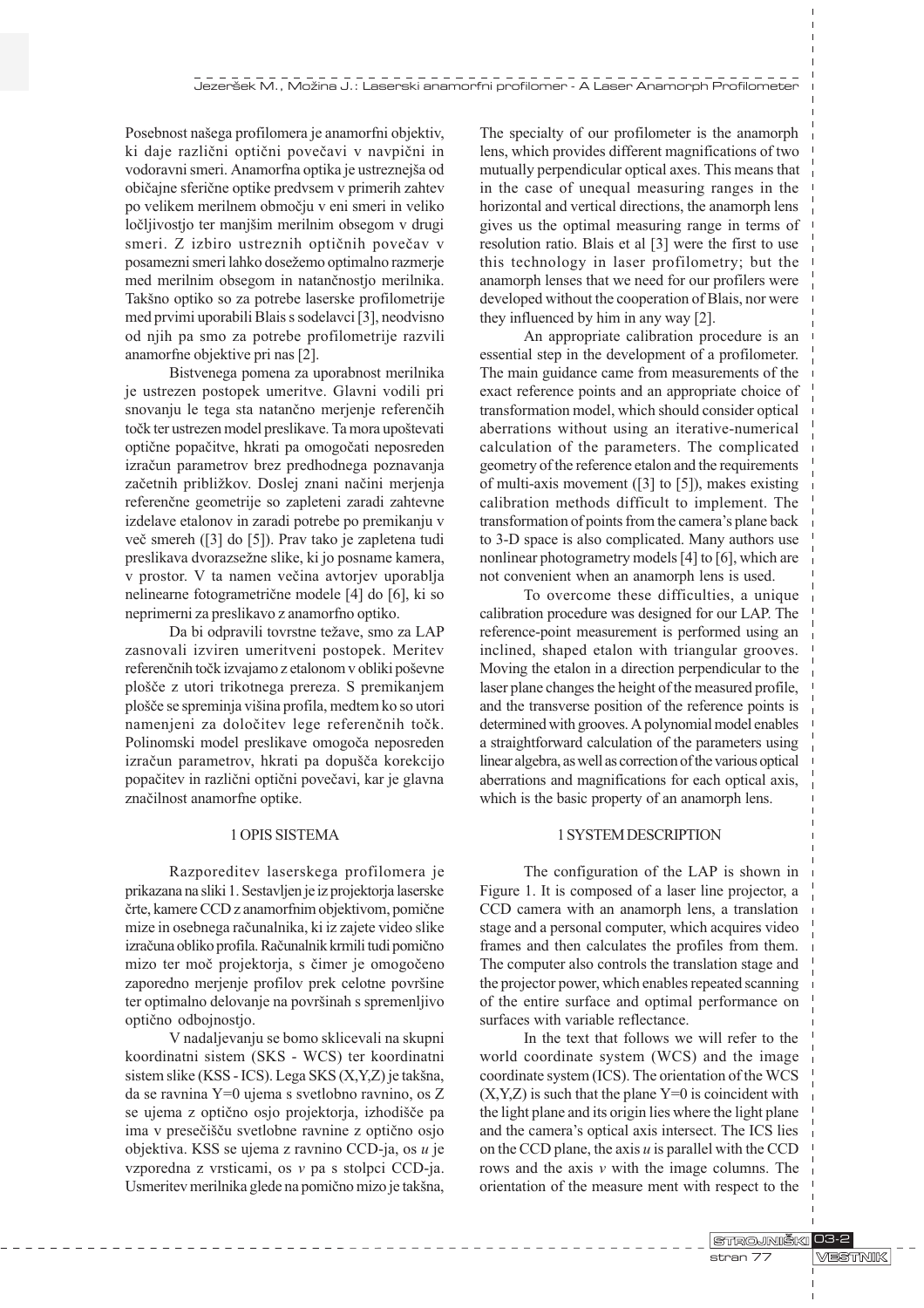Jezeršek M., Možina J.: Laserski anamorfni profilomer - A Laser Anamorph Profilometer



Sl. 1. Poglavitni elementi laserskega anamorfnega profilomera ter njihova postavitev Fig. 1. The main elements of a laser anamorph profilometer and their setup

da je optična os projektorja normalna na površino mize, le-ta pa se giblje v smeri normalno na svetlobno ravnino.

axis is perpendicular to the translation table, which moves perpendicularly to the light plane.

translation table is such that the projector's optical

#### 1.1 Anamorfna preslikava

Uporaba anamorfnih optiènih sistemov je dandanes na nekaterih področjih izredno razširjena. Njihova bistvena lastnost sta razlièni optièni poveèavi v glavnih, medsebojno pravokotnih smereh slike. Astigmatizem, ena izmed mogočih napak človeškega očesa, ki nastane zaradi nesimetrične oblike roženice, se odpravlja z uporabo sferocilindriènih ali celo toroidnih leč. Optika polprevodniških laserjev je lahko prav tako anamorfna. Svetlobni snop polprevodniških laserjev je zaradi oblike resonatorja divergentno nesimetrièen. Z uporabo prizmatiènih ali cilindriènih optiènih elementov pa je mogoèe doseèi okrogel laserski snop namesto obièajnega eliptiènega. V primeru potrebe po svetlobni ravnini je nesimetričnost svetlobnega snopa celo zaželena. Z uporabo ene same cilindriène leèe zbiramo svetlobo le v smeri najmanjše divergence, v drugi smeri pa se širi nepopačeno naprej. Takšen način oblikovanja svetlobne ravnine uporabljamo med drugim v naših profilomerih.

V našem primeru smo uporabili anamorfni objektiv z namenom prilagoditve merilnega obsega danim zahtevam. S tem je bolje izkoriščena površina zaznavnega elementa - CCD-ja ter zaradi tega izboljšana loèljivost merilnika. Anamorfni objektiv sestavljata dve medsebojno pravokotno cilindrièni leèi. Prva daje sliko v smeri v, druga pa v smeri u. Na sliki 2 je prikazano naèelo triangulacijskega merjenja z uporabo anamorfnega objektiva. Točka T leži na ravnini laserske svetlobe in se skozi objektiv preslika v točko T' na ravnini CCD-ja. Upoštevajoč znane geometrijske parametre dobimo naslednjo odvisnost za koordinato z:

#### 1.1 Anamorph image formation

Anamorph optical systems are nowadays widely used in some fields. Their main property is a range of optical magnifications along mutually perpendicular meridians. Astigmatism, a defect of the human eye, can be corrected with spherocylindrical or even torically shaped lenses. Diodelaser optics can also have an anamorph optical system. They have a divergent asymmetric output due to diffraction effects in the asymmetric region of the laser cavity. Prisms or cylindrical optics are used to project a circular laser beam instead of the usual elliptical one. The divergent asymmetric output of semiconductor lasers is even desired in the case of light-plane formation. A single cylindrical lens is used to focus light in the direction of lower divergence. Such a principle of light-plane formation is also used in our profilometers.

In our case the anamorph lens is used to fit the measuring range to the camera's sensor area. In this way the sensor area is used more efficiently and, as a result, the resolution is improved. An anamorph lens is comprised of two, mutually orthogonal cylindrical lenses. The first one forms the image in the  $\nu$  direction and the second one in the  $u$  direction. Figure 2 shows the image formation and triangulation principle using an anamorph lens. Point T, which lies on the light plane, is transformed through the lens at point T' on the sensor's plane. According to known geometrical parameters, we get the following relationship for the z coordinate:

$$
z = \frac{L \cdot v}{\sin^2(\phi) \cdot \left(b_v + \frac{v}{\tan(\phi)}\right)}
$$

(1)

**STROJNIŠKI**  $C<sub>2</sub>$ **MESTINIK**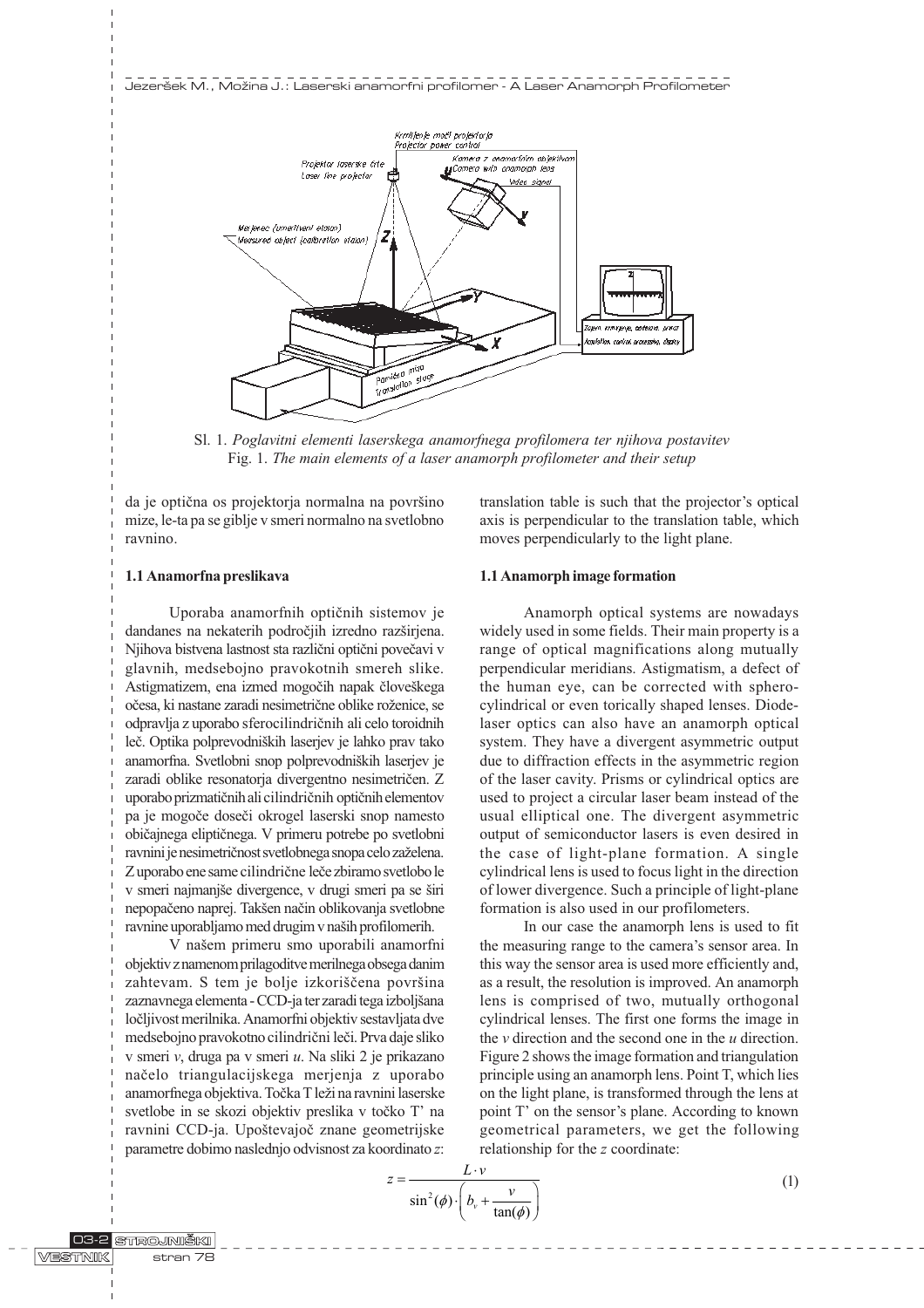

Sl. 2. Naèelo triangulacijskega merjenja z uporabo anamorfnega objektiva Fig. 2. The principle of a triangulation-based measurement using an anamorph lens

in za koordinato x:

and for coordinate x:

$$
x = \left[ \frac{L \cdot b_v}{\sin(\phi) \cdot \left( b_v + \frac{v}{\tan(\phi)} \right)} + (b_v - b_u) \right] \cdot \frac{u}{b_u}
$$
 (2)

Pri tem pomenita èlena v oklepaju oddaljenost toèke T od prve optiène ravnine ter razdaljo med prvo in drugo optièno ravnino anamorfnega objektiva.

#### 1.2 Podtoèkovna zaznava laserske èrte

Digitalizirano sliko obravnavamo kot množico stolpcev, kjer je vsak stolpec preèni prerez skozi intenzitetni profil laserske èrte. Tako predstavlja koordinata u indeks posameznega stolpca, koordinata v pa lego èrte v posameznem stolpcu.

Zaznava laserske èrte poteka z uporabo algoritma podtoèkovne zaznave, pri èemer izrabimo poznavanje preènega intenzitetnega profila èrte, ki ga ponazorimo z Gaussovo funkcijo. Èrta v posameznem stolpcu slike leži na mestu ničle prvega odvoda intenzitete signala, ki ga izraèunamo kot konvolucijo med intenzitetnim signalom v posameznem stolpcu ter odvodom Gaussove funkcije:

The parts in the square brackets represent, firstly, the distance between point T and the first principal plane, and, secondly, the distance between the first and the second principal plane of the anamorph lens.

#### 1.2 Sub-pixel laser-line detection

We treat the digitized image as a number of columns, where each column represents the crosssection of a laser-stripe intensity profile. In this way the u coordinate represents the index of each column and the v coordinate represents the position of a stripe in each column.

Recognition of the laser stripe is based on subpixel line detection, where the intensity cross-section profile of a stripe is approximated by means of a Gaussian function. In this case the stripe in each column lies at the point where the first derivative of the intensity profile (also the signal) equals zero. The latter is calculated using a convolution between the intensity signal in each column and the first derivative of the Gaussian function: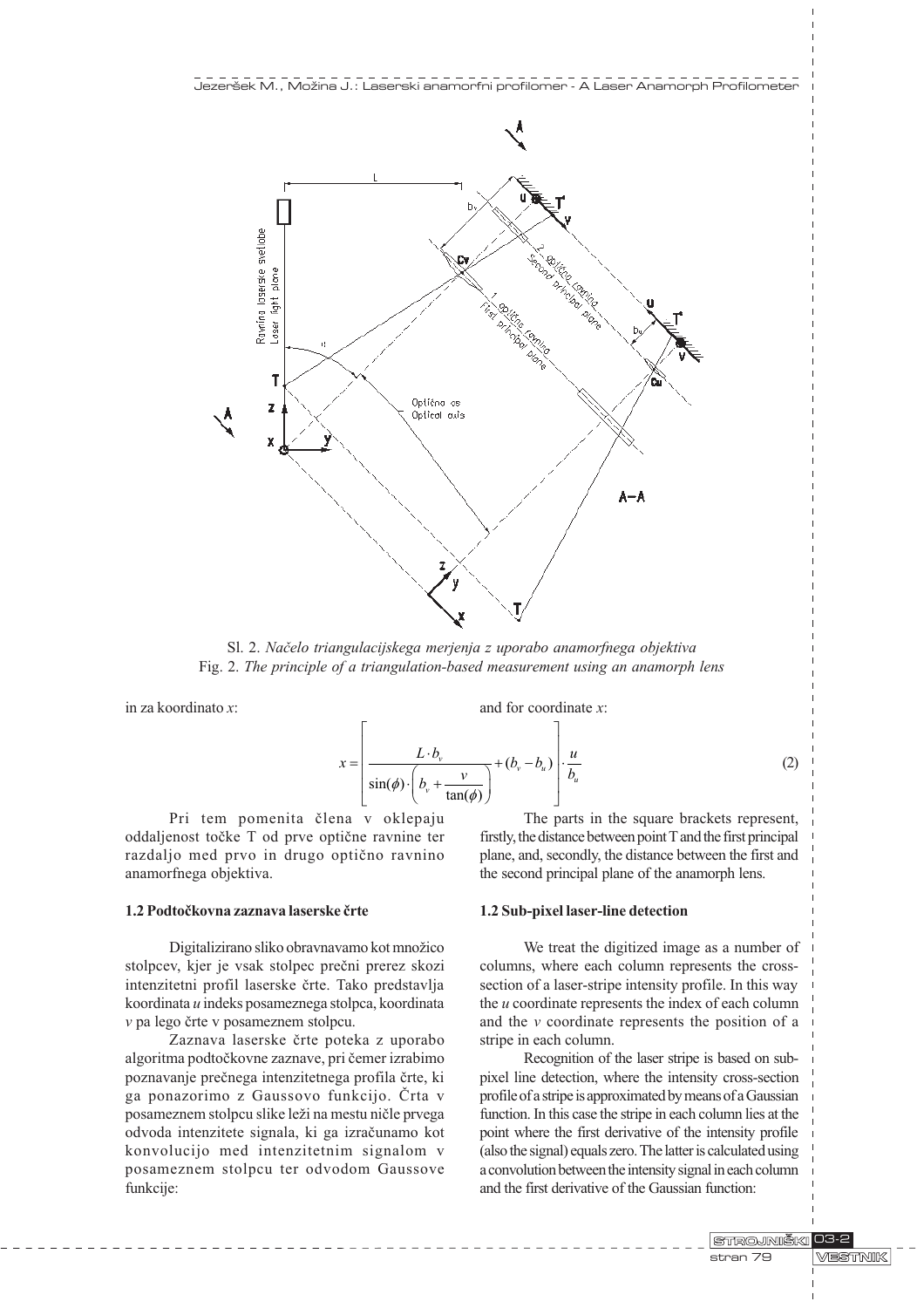Jezeršek M., Možina J.: Laserski anamorfni profilomer - A Laser Anamorph Profilometer

$$
I'_{j} = \sum_{k=-N_{k}}^{N_{k}} I_{j+k} \cdot K_{k}
$$
 (3),

pri čemer je  $K_{\scriptscriptstyle{k}}$  element konvolucijskega jedra, ki ima obliko prvega odvoda Gaussove funkcije:

 $N_{\!\scriptscriptstyle k}$ je polovična širina konvolucijskega jedra in  $s$  širina Gaussove funkcije, ki je približno enaka polovični širini laserske èrte.

Ker je intenzitetni signal vzdolž stolpcev slike diskreten, izraèunamo nièlo odvoda signala z linearno interpolacijo med sosednjima toèkama, izmed katerih ima predhodna pozitivno, naslednja pa negativno vrednost.

#### 2 UMERITEV

Umeritveni postopek pomeni doloèitev relacije med KSS in SKS . Postopek obsega merjenje referenènih toèk ter izraèun parametrov modela preslikave, ki matematièno popisuje zgoraj omenjeno odvisnost. Seveda je najprej treba izbrati ustrezen model preslikave.

#### 2.1 Polinomski model preslikave

Ker je lega SKS izbrana tako, da merjeni profil površine leži na ravnini Y=0, preslikava poteka med dvema dvorazsežnima koordinatnima sistemoma, ki ju popišemo s polinomskim modelom preslikave:

where  $K_k$  is the element of the convolution kernel, which is expressed by means of the first derivative of the Gaussian function:

$$
K_k = \frac{k}{s^3} \cdot e^{-\frac{k^2}{2s^2}} \tag{4}
$$

 $N_k$  stands for the half-width of the convolution kernel and s stands for the width of the Gaussian function, which is approximately equal to the laser-stripe half-width.

Since the intensity signal along the column picture is discrete, the zero of the first derivative can be calculated using a linear interpolation between two neighboring points, where the former is positive and the latter is negative.

#### 2 CALIBRATION

In the calibration procedure we determine the relationship between the ICS and the WCS. The procedure consists of a reference-point measurement and a calculation of the parameters of the transformation model, which mathematically describes the previously mentioned relationship. Of course, this model must be determined prior to the calibration.

#### 2.1 Polynomial model of transformation

Since the position of the WCS is such that the measuring profile lies on the plane  $Y=0$ , the transformation goes between two two-dimensional coordinate systems, which we describe using a polynomial model of transformation:

$$
x = \sum_{j=0}^{M-1} \sum_{i=0}^{N-1} A_{j,i} \cdot u_j^i v_j^j
$$
 (5)

$$
z = \sum_{j=0}^{M-1} \sum_{i=0}^{N-1} B_{j,i} \cdot v_j^i u_j^j \tag{6}
$$

Elementi  $A_{ij}$  in  $B_{ij}$  pomenijo utežne faktorje za posamezne èlene polinomov. Zbrani so v tako imenovanih korekcijskih matrikah A in B. S prvimi èleni obeh polinomov popravimo odmik in poveèavo, s členi višjih redov pa popačitve objektiva ter nelinearnost triangulacijskega merjenja.

Dobra lastnost tega modela se izkaže predvsem pri izraèunu korekcijskih matrik, saj omogoèa neposreden izraèun. Tako lahko ob poznavanju koordinat referenènih toèk v SKS (Xref in Zref) ter v KSS (Uref in Vref) izraèunamo vrednosti elementov obeh matrik po metodi predoloèenega sistema linearnih enačb [7].

# 2.2 Meritev in zaznava referenènih toèk

Referenène toèke izmerimo prek celotnega merilnega obmoèja z uporabo umeritvenega etalona. Ta ima obliko poševne plošče z utori trikotnega

Elements  $A_{ij}$  and  $B_{ij}$  stand for the weights of each polynomial element. They are grouped in the so-called calibration matrixes  $A$  and  $B$ . The translation and magnification in each axis are adjusted using the first two elements, since lens distortions and nonlinearity related to the triangulation are corrected using higher-order elements.

The advantage of this model is clearly demonstrated in the calculation of the calibration matrixes, because it enables a straightforward calculation. When the coordinates of the reference points in the WCS (Xref and Zref) and the ICS (Uref and Vref) are known, the elements of the calibration matrixes are calculated by means of a singular-value decomposition [7].

#### 2.2 Measurement and detection of reference points

Reference points are measured over the entire measuring area using the calibration etalon. This has an inclined plate with linear grooves of a triangular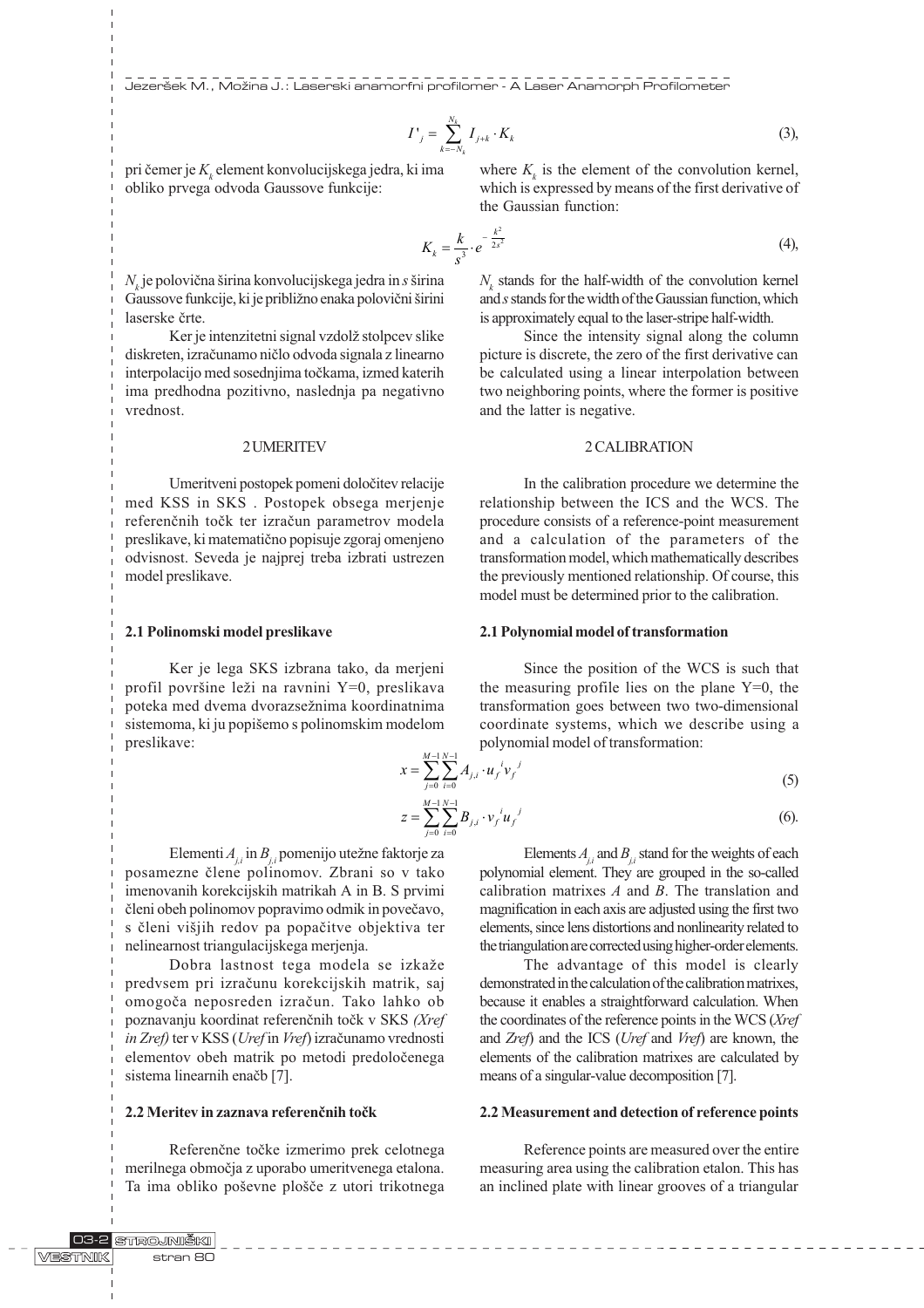prereza vzdolž osi Y. Etalon med umerjanjem pritrdimo na pomièno mizo, kakor je prikazano na sliki 3. Trikotni utori so namenjeni razpoznavi lege referenènih toèk v smeri X, spreminjanje višine referenčnih točk pa je doseženo s premikanjem etalona v smeri Y, in sicer po naslednji enaèbi:

shape along the Y axis. The etalon is fixed on the translation stage as shown in Figure 3. The triangleshaped grooves are used to detect reference points along the X axis, and the change of height of the reference points is achieved by moving the etalon along the Y axis:

$$
\Delta Z = \Delta Y \tan(\alpha) \tag{7}
$$

Koordinate referenènih toèk v skupnem koordinatnem sistemu tako izraèunamo:

The world coordinates of the reference points are calculated using the following equations:

$$
Xref_{j \cdot N_x + i} = \Delta X \cdot i - X_{offset} \tag{8}
$$

$$
Zref_{j \cdot N_x + i} = \Delta Z \cdot j - Z_{\text{offset}} \tag{9}
$$

kjer je  $i = 0 \dots N_x - 1, j = 0 \dots N_z - 1, N_x$ je število utorov,  $\Delta X$ je razmik med utori in  $N_z$  število izmerjenih profilov. Odmik SKS glede na prvo referenèno toèko določujeta parametra  $X_{\text{offset}}$  in  $Z_{\text{offset}}$ 

Lege referenčnih točk V ICS določimo iz niza izmerjenih profilov umeritvenega etalona. Uporabljamo naslednji postopek:

- a) Določitev lege točk v smeri  $u$  je analogna zaznavi laserske èrte v posameznem stolpcu slike: iz posnetih profilov izloèimo lego zarez (Uref) s postopkom podtoèkovne zaznave na podlagi iskanja ničle prvega odvoda višine profila.
- b) Lego referenčnih točk v smeri  $u$  izračunamo kot povprečno višino profila v okolici posamezne toèke, pri èemer zanemarimo obmoèje zareze:

(9), where  $i = 0... N_x - 1$  and  $j = 0... N_z - 1, N_x$  is the number of grooves,  $\Delta X$  is the distance between the grooves and  $N_z$  is the number of measured profiles. The offset of the WCS with respect to the first reference point

defines the parameters  $X_{\text{offset}}$  and  $Z_{\text{offset}}$ . The positions of the reference points in the ICS are determined from a series of measured profiles of the calibrating etalon. We use the following procedure:

- a) Detection of the reference-point position along the  $u$  direction is analogous to the laser-stripe detection in each image column. In other words, the groove position (Uref) is detected from measured profiles using sub-pixel detection based on zero searching of the first derivative of the measured profiles.
- b) The reference-point position along the  $u$  direction is calculated by means of the average profile height around each reference point, where the region of the groove is discarded:



Sl. 3. Umerjanje laserskega anamorfnega profilomera Fig. 3. Calibration of a laser anamorph profilometer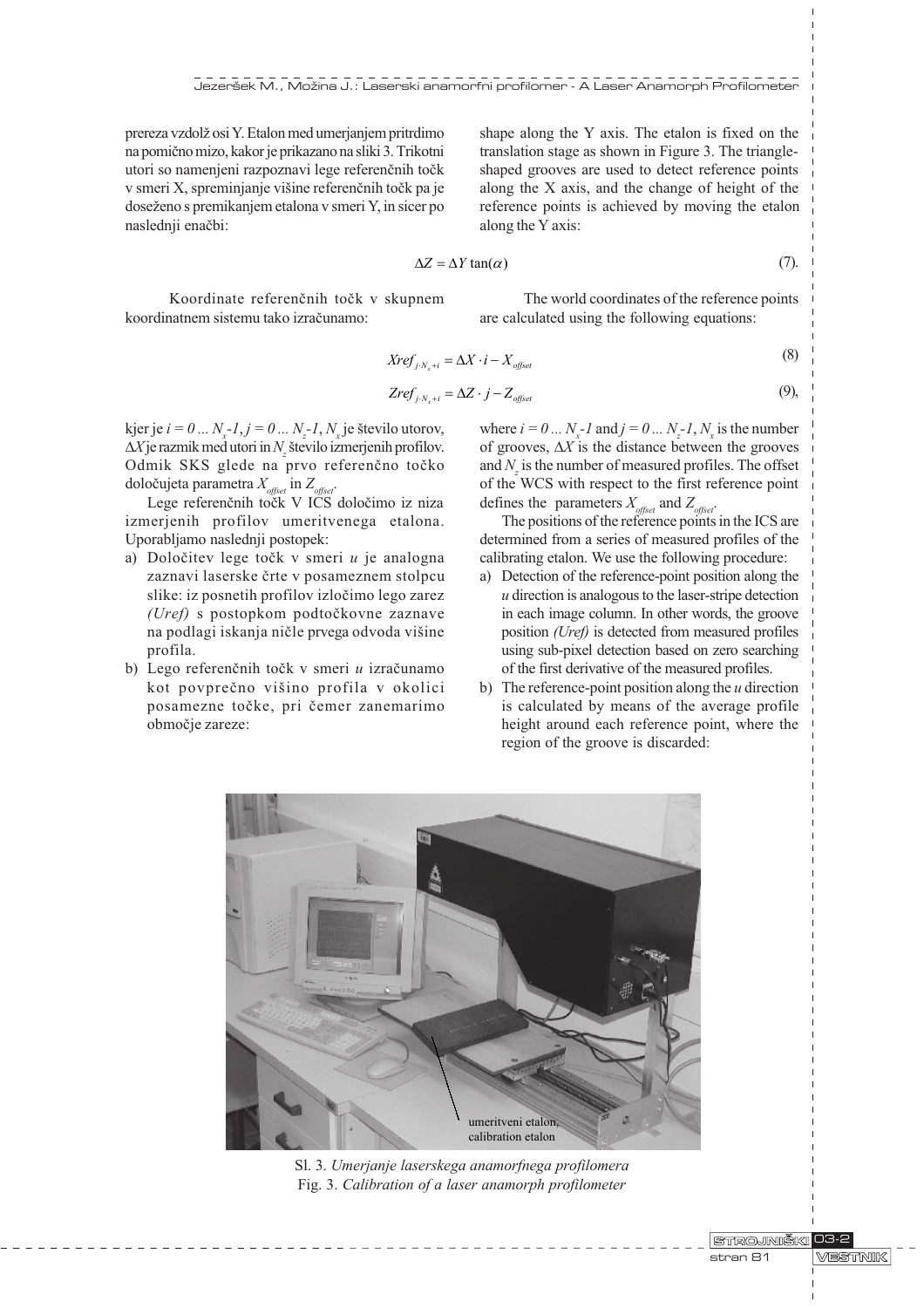Jezeršek M., Možina J.: Laserski anamorfni profilomer - A Laser Anamorph Profilometer

$$
Vref_i = \frac{1}{2(N_{out} - N_{in})} \left[ \sum_{k=-N_{out}}^{-N_{in}} V_{(Uref_i) + k} + \sum_{k=N_{in}}^{N_{out}} V_{(Uref_i) + k} \right]
$$
(10).

Pri tem je  $N_{out}$  polovična širina okolice povprečenja,  $N_{in}$  polovična širina utora,  $\langle Uref_i \rangle$  pa je zaokrožena vrednost lege vrha zareze v smeri u.

# 3 PREIZKUSI

V tem poglavju so predstavljeni preizkusi, ki smo jih izvedli z razliènimi modeli LAP-ov. Meritve pokrivajo razlièna podroèja tehnike ter tudi razliène potrebe po merilnih obsegih, vsem pa je skupno, da je ena izmera profila izrazito poudarjena v primerjavi z drugo. Zaradi tega je uporaba anamorfne preslikave primernejša od običajne - sferične, kar je razvidno tudi iz predstavljenih rezultatov.

#### 3.1 Rezultati umerjanja

Rezultati umerjanja so prikazani za LAP z naslednjimi znaèilnostmi:

| merilno območje:                                | $200 \times 20$ mm (širina $\times$ višina), |
|-------------------------------------------------|----------------------------------------------|
| ločljivost kamere:                              | $360 \times 288$ točk,                       |
| velikost zaznavala CCD: 4,6 mm $\times$ 3,4 mm, |                                              |
| kot triangulacije:                              | $\phi = 45^{\circ}$                          |
| pomična miza:                                   | ISERT, hod: 300 mm,                          |
|                                                 | korak: 0,01 mm,                              |
| osebni računalnik:                              | Pentium II/233MHz                            |
| Geometrijski parametri umeritvenega etalona so: |                                              |
| nagib plošče:                                   | $\alpha = 12.2^{\circ}$ ,                    |
| razmik med utori:                               | $\Delta X = 8.00$ mm,                        |
| širina utora:                                   | $W_{\text{utor}} = 3,00 \text{ mm}$ ,        |
| globina utora:                                  | $H_{\text{utor}} = 1,50 \text{ mm}$ ,        |
| material:                                       | tekstolit.                                   |
|                                                 |                                              |

Etalon smo v smeri Y premikali po  $\Delta Y = 5,00$ mm, kar pomeni, da je razmik med izmerjenimi profili v navpični smeri  $\Delta Z = 1,08$  mm (glej enačbo (7)). Izmerjenih profilov je bilo  $N_x = 16$ , na vsakem izmed njih pa je bilo upoštevanih  $N_z = 25$  utorov. Slika 4 prikazuje izmerjene profile ter referenène toèke, ki so bile doloèene po zgoraj opisanem postopku. Zaradi optiènih napak, predvsem ukrivljenosti polja, je na robovih merilnega obmoèja kakovost izmerjenih profilov slabša, zaradi česar sta prvi in zadnji utor vsakega profila izvzeta iz nadaljnjega postopka.

V fazi izraèuna korekcijskih matrik najprej doloèimo reda obeh. Reda matrike A 4×2 in matrike  $\bf{B}$  5×2 sta bila izbrana zaradi najmanjših standardnih odstopkov v posamezni smeri. Primerjava med izmerjenimi in pravimi legami referenčnih točk je prikazana na sliki 5. Že omenjeni standardni odstopek v smeri X znaša 0,076 mm in v smeri Z 0,028 mm. Tako je relativni standarni odstopek vzdolž smeri X približno 1/2600 merilnega območja, vzdolž smeri Z pa približno 1/700. Vidimo, da sta standardna where  $N_{out}$  stands for the half-width of the average neighborhood;  $N_{in}$  stands for the half-width of the groove and  $\langle Uref_i \rangle$  stands for the rounded value of the groove position along the  $u$  direction.

#### 3 EXPERIMENTS

In this section we present the experiments that were made using different models of the LAP. The measurements cover different fields of the technique and also the different needs of measuring ranges, but they have a common property: that one dimension of the profile is much more stressed than the other one. Because of this, an anamorph lens is more suitable than a conventional lens, spherical, which is also evident from the results shown.

#### 3.1Calibration results

Calibration results are shown for the LAP with the following characteristics: measuring range:  $200 \times 20$  mm (width  $\times$  height), camera resolution:  $360 \times 288$  pixels, CCD dimension:  $4.60 \times 3.40$  mm, triangulation angle:  $\phi = 45^{\circ}$ ,

| translation stage:                                    | ISERT, travel: 300 mm,                |
|-------------------------------------------------------|---------------------------------------|
|                                                       | step: $0.01$ mm,                      |
|                                                       | personal computer: Pentium II/233MHz. |
| Geometrical parameters of the calibration etalon are: |                                       |
| plate inclination: $\alpha = 12.2^{\circ}$ ,          |                                       |
| distance between grooves: $\Delta X = 8.00$ mm,       |                                       |
| groove width:                                         | $W_{\text{utor}} = 3.00 \text{ mm}$ , |
| groove depth:                                         | $H_{\text{utor}} = 1.50 \text{ mm}$ , |
| material:                                             | textolit.                             |
|                                                       |                                       |

The etalon was shifted along the Y direction by  $\Delta Y$ = 5.00 mm, which means that the distance between the measured profiles,  $\Delta Z$ . is equal to 1.08 mm (see Eq. (7)). We examined 16 measured profiles  $(N_z)$  and 25 grooves  $(N_x)$  on each profile. Figure 4 shows the measured profiles and the reference points, which were detected according to the above procedure. The quality of the measured profiles near the image borders is somewhat poorer due to optical aberrations, especially because of field curvature, therefore the first and last groove of each measured profile were omitted from the subsequent procedure.

The first step in the calibration-matrix calculation is a determination of the matrix dimensions. The dimensions of 4×2 for matrix A and 5×2 for matrix B were chosen as optimum sizes because of the minimum achieved standard deviations in each separate direction. Figure 5 shows a comparison between the measured and the actual positions of the reference points. The standard deviations amount to 0.076 mm along the X direction and 0.028 mm along the Z direction. So, the relative standard deviation along the X direction amounts to approximately 1/2600 of the measurement range, and approximately 1/700 along the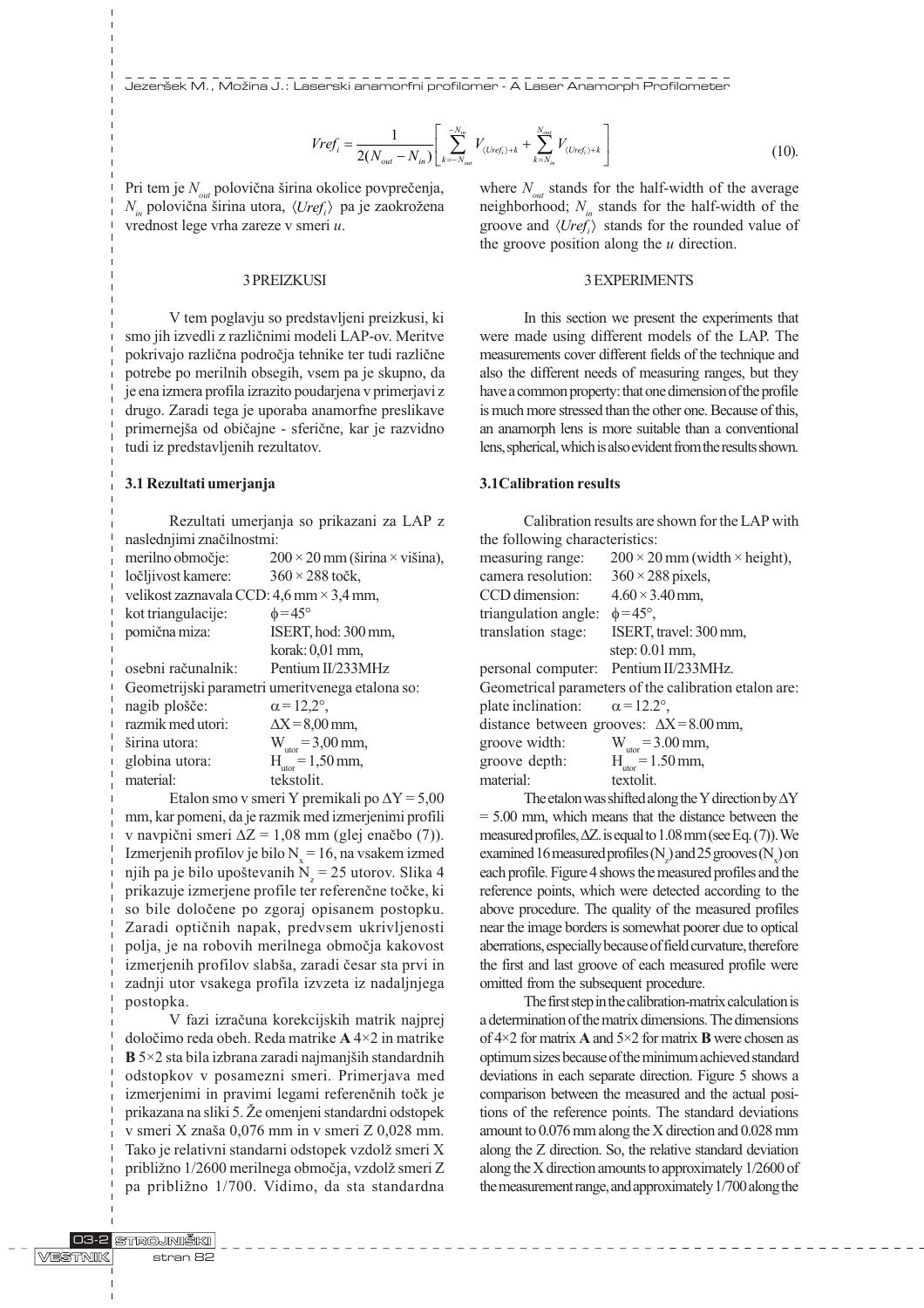odstopka daleè manja od loèljivosti zaznavnega elementa (360  $\times$  288), kar kaže na natančnost umeritvenega postopka.

#### 3.2 Nadzor profila gumijastega traku

Izvleèen gumijast trak se uporablja za izdelavo avtomobilskih plaščev in želja naročnika je bila razvoj sistema za sproten nadzor profila traku ter zanèno krmiljenje orodja, s èimer bi dosegli veèjo kakovost izdelkov ter zmanjšali proizvodne stroške zaradi zmanjšanja izmeta in zaustavljanja proizvodnje.

Profilomer ima značilnosti, kakršne so navedene v prejšnjem poglavju. Optika je prilagojena Z direction. We see that both standard deviations are much smaller than the camera resolution  $(360 \times 288)$ , which shows in the exactness of the callibration procedure.

# 3.2 Inspection of the extruded rubber-band profile

The extruded rubber band is used in the tire manufacturing process and the manufacturer's needs were to develop a system with real-time inspection of the extruded band profile. With such feedback control of the extruder, better production quality and lower production costs are ensured as a result of reduced levels of waste and uninterrupted production.

The profilometer has the same characteristics as those listed in the previous section. The optics



Sl. 4. Izmerjeni profili umeritvenega etalona ter referenčne točke  $(x)$ Fig. 4. Measured profiles of the calibration etalon and the detected reference points  $(x)$ 



Sl. 5. Primerjava med izmerjenimi in idealnimi referenčnimi točkami Fig. 5. Comparison between the measured and the ideal reference points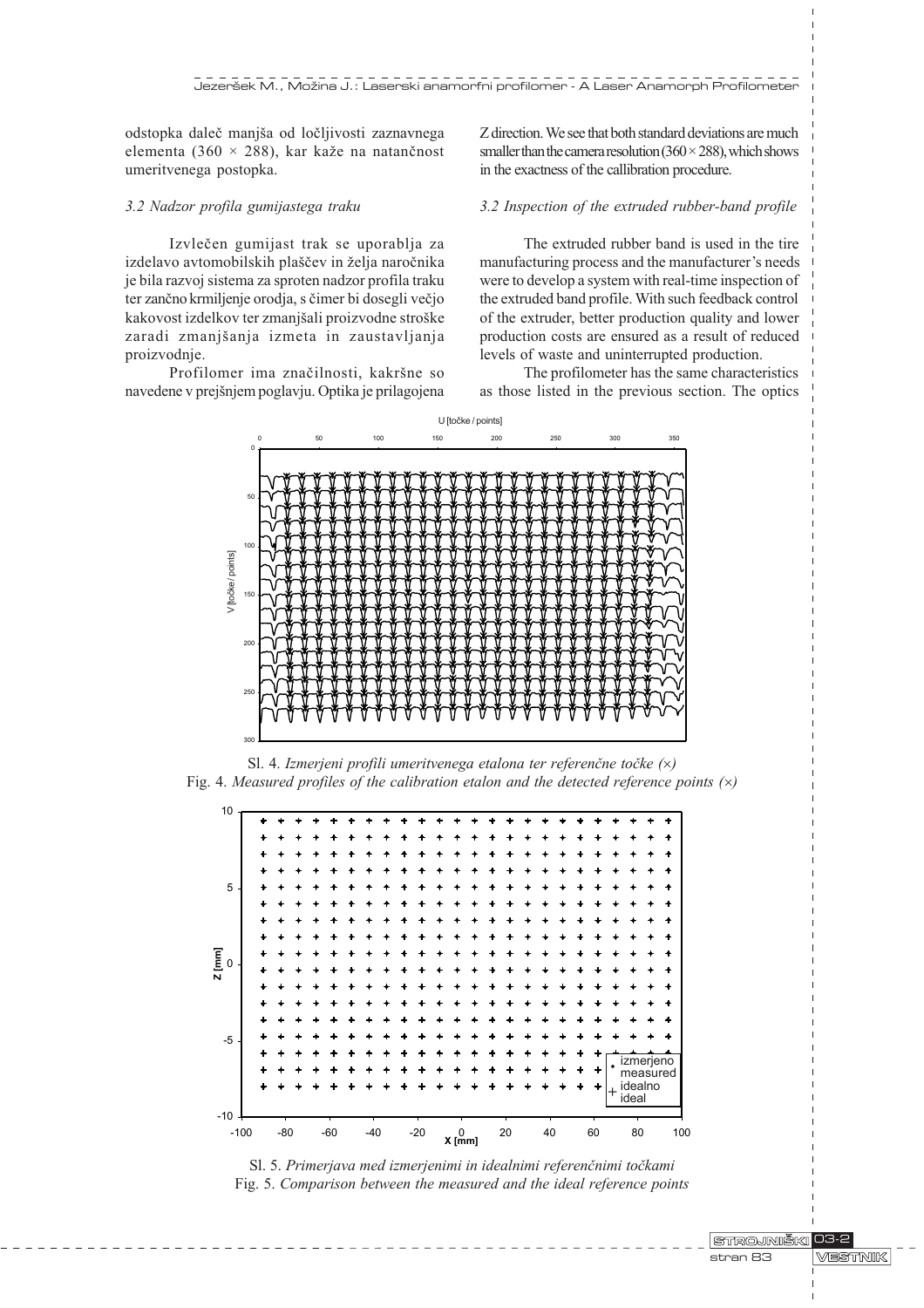

Sl. 6. Profila izvlečenega gumijastega traku. Pred drugo meritvijo je bil trak podložen s tankim papirjem. Fig. 6. Two profiles of an extruded ruber band. The band was lined with a sheet of paper, before the second measurement.



Sl. 7. Razlika med profiloma gumijastega traku, ki sta prikazana na sliki 6. Fig. 7. Difference between the two profiles that are shown in figure 6.

gabaritom prereza izvlečenega traku (širina in višina), ki se gibljejo od  $150 \times 13$  mm (širina  $\times$  višina) do  $200$  $\times$  18 mm. Temu primerno je tudi merilno območje inštrumenta, ki znaša  $200 \times 20$  mm.

Na sliki 6 sta prikazana dva prečna profila istega traku, ki je enkrat dvignjen za debelino lista papirja (~0,1 mm). Slika 7 prikazuje razliko izmerjenih višin vzdolž profilov. V idealnem primeru bi morala razlika biti v vseh toèkah enaka, vendar zaradi razliènih motilnih vplivov temu ni tako. Do najveèjih odstopanj prihaja na robovih merilnega obmoèja zaradi že omenjenih optičnih nepopolnosti objektiva. Precejšnji odstopki so tudi na mestih velikega nagiba profila, pri čemer gre vzrok iskati predvsem v slabši vidljivosti teh podroèij. Kljub vsem omenjenim nepopolnostim je iz zgornjih dveh grafov razvidno, da je loèljivost profilomera na dejanskih objektih manjša od 0,1 mm.

Majhno merilno negotovost in kakovosten umeritveni postopek potrjuje tudi vzporedno opravljena meritev profila izvleèenega gumijastega traku s trgovskim toèkovnim triangulacijskim zaznavalom. Uporabili smo zaznavalo proizvajalca MEL - Mikroelektronik GmbH. Zaznavalo z oznako are adapted to the dimensions of the extruded band section, which ranges from  $150 \times 13$  mm (width  $\times$ height) to  $200 \times 18$  mm, so the measuring range of the instrument equals  $200 \times 20$  mm.

Figure 6 shows two profiles of the same rubber band, first in its neutral position and then in a slightly lifted position  $(\sim 0.1 \text{ mm})$ . Figure 7 shows the height difference along these two profiles. In the case of an ideal measurement the difference would be constant over the entire length; however, due to various disturbing impacts the real difference is not constant. The largest deviations occur at the edges of the measuring range due to the already mentioned optical imperfections of the lens. Considerable deviations also exist in places where the profile is very steep, because of the poorer visibility in these places. In spite of all these imperfections, it is evident from the above figures that the profiler's resolution on a real object is less than 0.1 mm.

A small measurement uncertainty and a successful calibration method were also confirmed by the measurement of the same band cross-section using a commercial point-triangulation sensor. The manufacturer of this sensor is MEL - Mikroelektronik gmbh, the sensor type is M5L/10, the measuring range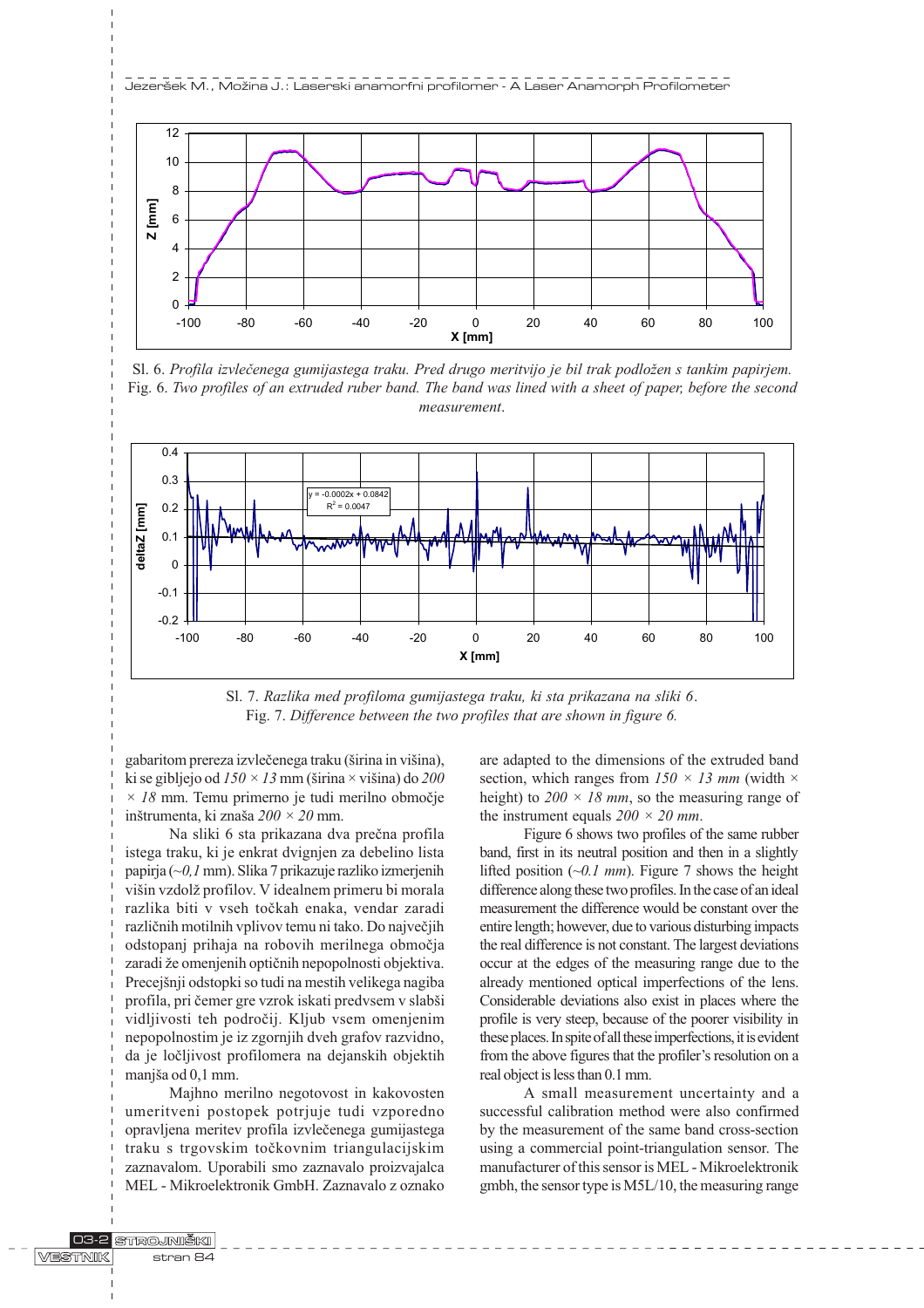

Sl. 8. Profil izvleèenega gumijastega traku, izmerjenega z laserskim anamorfnim pofilomerom (LAP) ter laserskim točkovnim zaznavalom (LTZ)

Fig. 8. Pofile of the extruded ruber band, measured first with a laser anamorph profilometer (LAP) and second with a laser-point sensor (LPS)

M5L/10 ima merilno obmoèje ±5,0 mm, napaka linearnosti znaša 30 µm in naključni odstopek 3 µm [8]. Izmerjenih je bilo 400 točk vzdolž profila, kar je približno enako prečni ločljivosti profilomera. Na sliki 8 je razvidno dobro ujemanje obeh izmerjenih profilov. Iz poveèave na sliki 8 je razvidno, da je velikost odstopkov primerljiva pri obeh meritvah. To pomeni, da na dejanskem vzorcu dosegamo enako merilno negotovost, kakršno ima trgovsko točkovno zaznavalo, vendar ob mnogo krajšem času meritve. V primeru točkovnega senzorja je čas znašal približno 3 minute, v primeru profilomera pa ~0,5 sekunde!

Tako lahko reèemo, da sistem izpolnjuje prvotno zastavljen cilj tako glede natanènosti kakor tudi hitrosti merjenja.

#### 3.3 Nadzor postopka laserskega odstranjevanja barve

Dandanes znaša letna svetovna potreba po čiščenju barvanih ali oksidiranih površin nekaj sto milijonov kvadratnih metrov. Sem spadajo površine letal, ladij in drugih konstrukcij [9]. Temu primerno dejaven je tudi razvoj novih tehnologij čiščenja, kjer se poleg obièajnih postopkov, med drugim vedno bolj uveljavlja lasersko čiščenje. Ta tehnika ima pred obièajnimi postopki vrsto prednosti, izmed katerih sta najpomembnejši selektivno odstranjevanje materiala (vrsta in lokacija) ter ekološka neoporečnost postopka ([9] in [10]).

Z namenom optimiranja parametrov ter izvedbe nadzora postopka laserskega odstranjevanja barvnih oziroma oksidnih plasti potekajo v is  $\pm$ 5.0 mm, the nonlinearity error equals 30 µm and the resolution (noise level) equals  $3 \mu m$  [8]. The profile was measured at 400 points, which is approximately equal to the transverse resolution of our profilometer. Figure 8 shows that both profiles fit very well. It is clear from the magnification on Figure 8 that the deviations of both measurements are of the same order. This means that the profilometer has the same measurement uncertainty on a real object as the above commercial point sensor has. But the time for measuring the profile using the point sensor was  $\sim$ 3 minutes, whereas with the profilometer this time was only ~0.5 seconds!

It is clear that the system fulfills the requirements as far as accuracy and measuring speed are concerned.

#### 3.3 Monitoring of the laser-based decoating process

Nowadays, worldwide decoating needs are enormous: each year several hundred million square meters of surfaces have to be stripped. These surfaces mainly belong to airplanes, boats and other constructions [9]. As a result there are a lot of new stripping techniques being developd. Besides conventional methods, laser-based decoating processes have been gaining wide acceptance in recent years. These processes have many advantages, among which the most important are selectivity (material and location) and reduced environmental impact ([9] and [10]).

To optimize the parameters and monitor the laser-based decoating of colored layers, research in this field is taking place in the Group for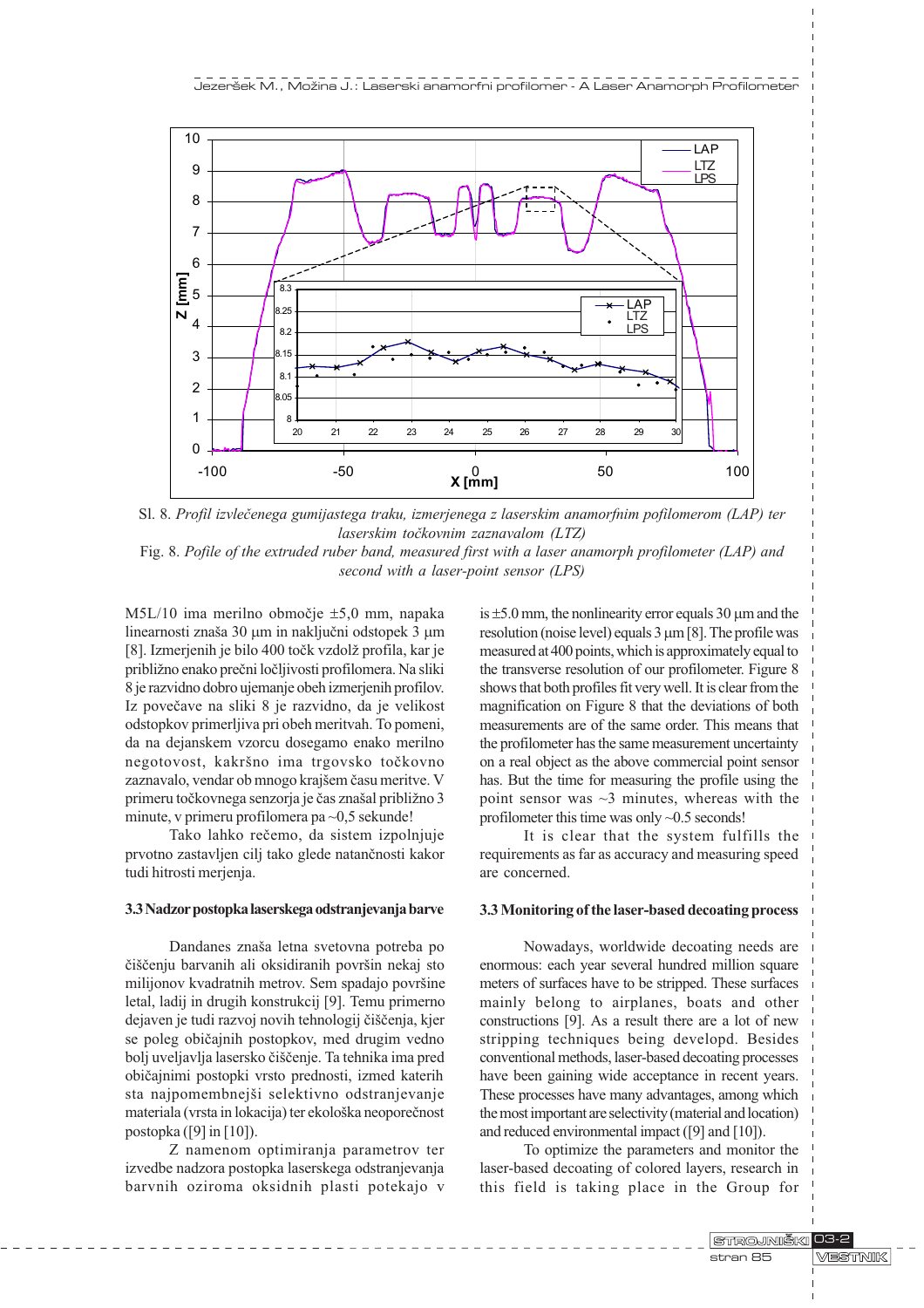Laboratoriju katedre za optodinamiko in lasersko tehniko raziskave na tem podroèju [11]. Eksperimentalna postavitev (sl. 9) omogoèa sprotno merjenje optodinamskih signalov (v nadaljevanju OD) vzbujenih ne le v podlagi, ampak tudi v okoliškem zraku, hkrati pa omogoèa tudi merjenje geometrijske oblike nastajajoèega kraterja po vsakokratnem laserskem blisku. Naloga te študije je v prvi fazi poiskati povezavi med znaèilkami OD signalov in kolièino odvzetega materiala ter znaèilkami OD signalov in zaustavitvijo odstranjevanja. V ta namen smo med drugim razvili laserski anamorfni profilomer z ustreznimi znaèilnostmi, ki je namenjen kot referenèni merilnik geometrijske oblike nastajajoèega kraterja.

Geometrijska oblika omenjenega kraterja je izmerjena po vsakokratnem laserskem blisku. Pomik preèno na merjeni profil, tako imenovano snemanje (skaniranje), je zagotovljeno z raèunalniko krmiljeno mikropozicionirno mizico za premikanje obdelovanca. Anamorfni objektiv in laserski projektor sta zasnovana tako, da merilno območje LAP znaša  $20 \times 3 \times 25$  mm (širina  $\times$  višina  $\times$  gib mizice). Za snemanje laserske črte smo uporabili digitalno kamero CCD ADIMEC 12XP z ločlijvostio  $1024 \times 1024$  točk, izmerami zaznavalnega elementa 10 x 10 mm ter dinamiènim obsegom 12 bit.

Slika 10 prikazuje potek odstranjevanja plasti barve prek sredine kraterja. Lepo je razvidno enakomerno naraščanje globine prek celotnega števila bliskov vse do konca odstranjevanja. Zanimivo je, Optodynamics and Laser Applications [11]. The experimental setup that is shown in Figure 9 enables a real-time measurement of optodynamic signals (ODs), which are induced not only in the substrate but also in the surrounding air; and it also enables geometry measurements of the growing crater after each laser pulse. The aim of this study was to find two kinds of correlations: first, between the significant features of the optoacoustic signal and the amount of ablated coating; and second, between the significant features of the optoacoustic signal and the termination of the cleaning process. A laser anamorph profiler with appropriate characteristics was developed specifically for a reference measurement of the geometry of the growing crater.

The geometry of the crater is measured after each laser pulse. Movement across the crater area, known as scanning, is possible due to a computercontrolled micro-positioned translating stage. The anamorph lens and the laser projector are designed to achieve a measuring range of  $20 \times 3 \times 25$  mm (width  $\times$  height  $\times$  stage travel). The ADIMEC 12XP digital CCD camera has a  $1024\times1024$  pixel resolution, a  $10\times10$  mm CCD dimension and a 12-bit dynamic range.

Figure 10 shows the progress of the colored layer decoating through the middle plane of the crater. Constant linear deepening is clearly visible over the entire process. It is interesting that at the beginning



Sl. 9. Shema merilne verige za nadzor postopka laserskega čiščenja Fig. 9. Experimental setup for monitoring the laser decoating process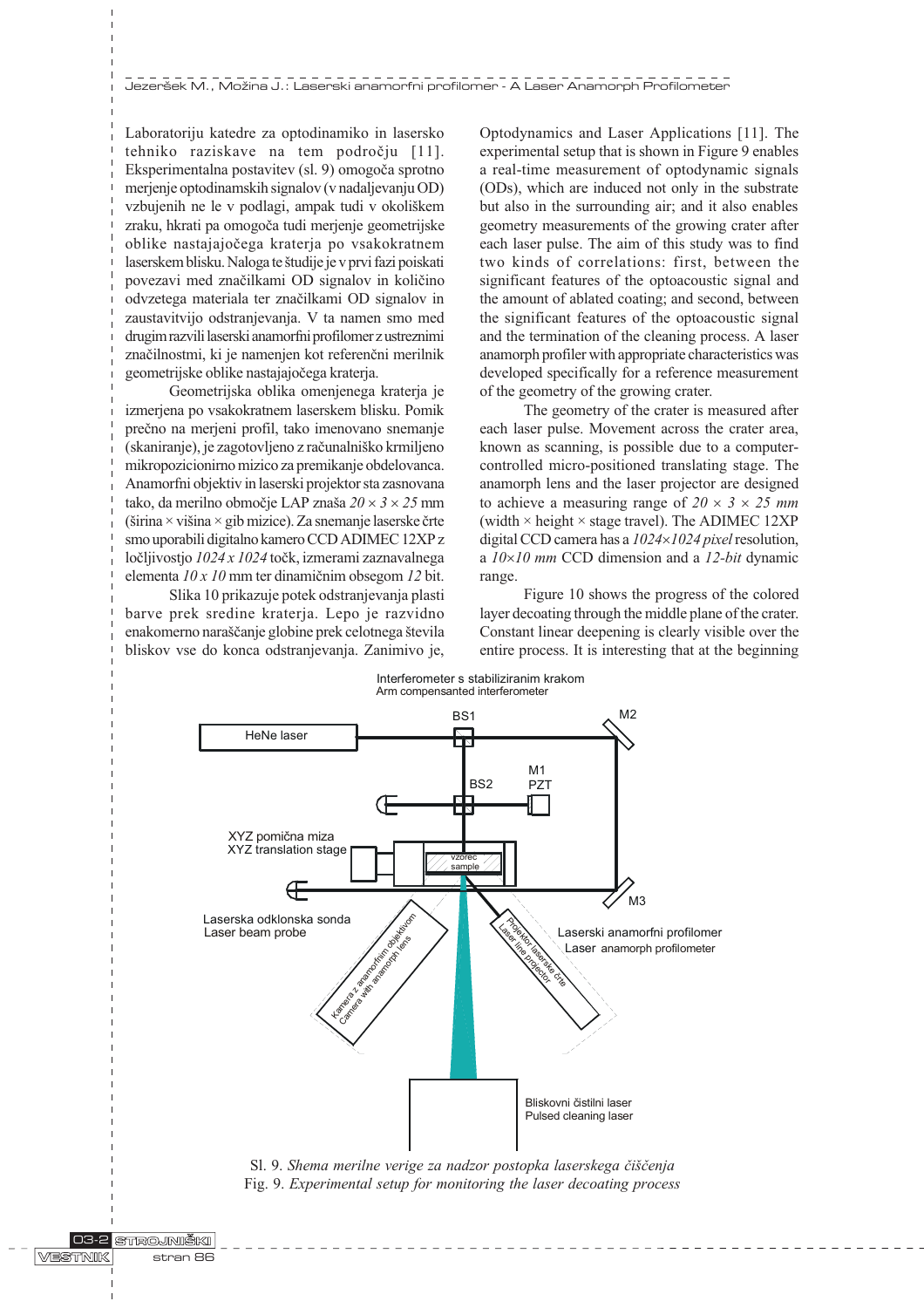

Sl. 10. Napredovanje odstranjevanja plasti barve med postopkom laserskega čiščenja Prikazani so srednji profili kraterja po vsakem èetrtem laserskem blisku.

Fig. 10. Progress of colored-layer decoating during the laser cleaning process. The figure shows the middle profile of the crater after every fourth laser pulse.



Sl. 11 Naraščanje globine kraterja v odvisnosti od števila bliskov med laserskim odstranjevanjem plasti barve ( $\bullet$  meritev 1,  $\blacksquare$  meritev 2)





odstranjevanjem plasti barve ( $\bullet$  meritev 1,  $\blacksquare$  meritev 2) Fig. 12. Increase in the volume of the crater with the number of laser pulses during laser decoating ( $\bullet$  measurement 1,  $\blacksquare$  measurement 2)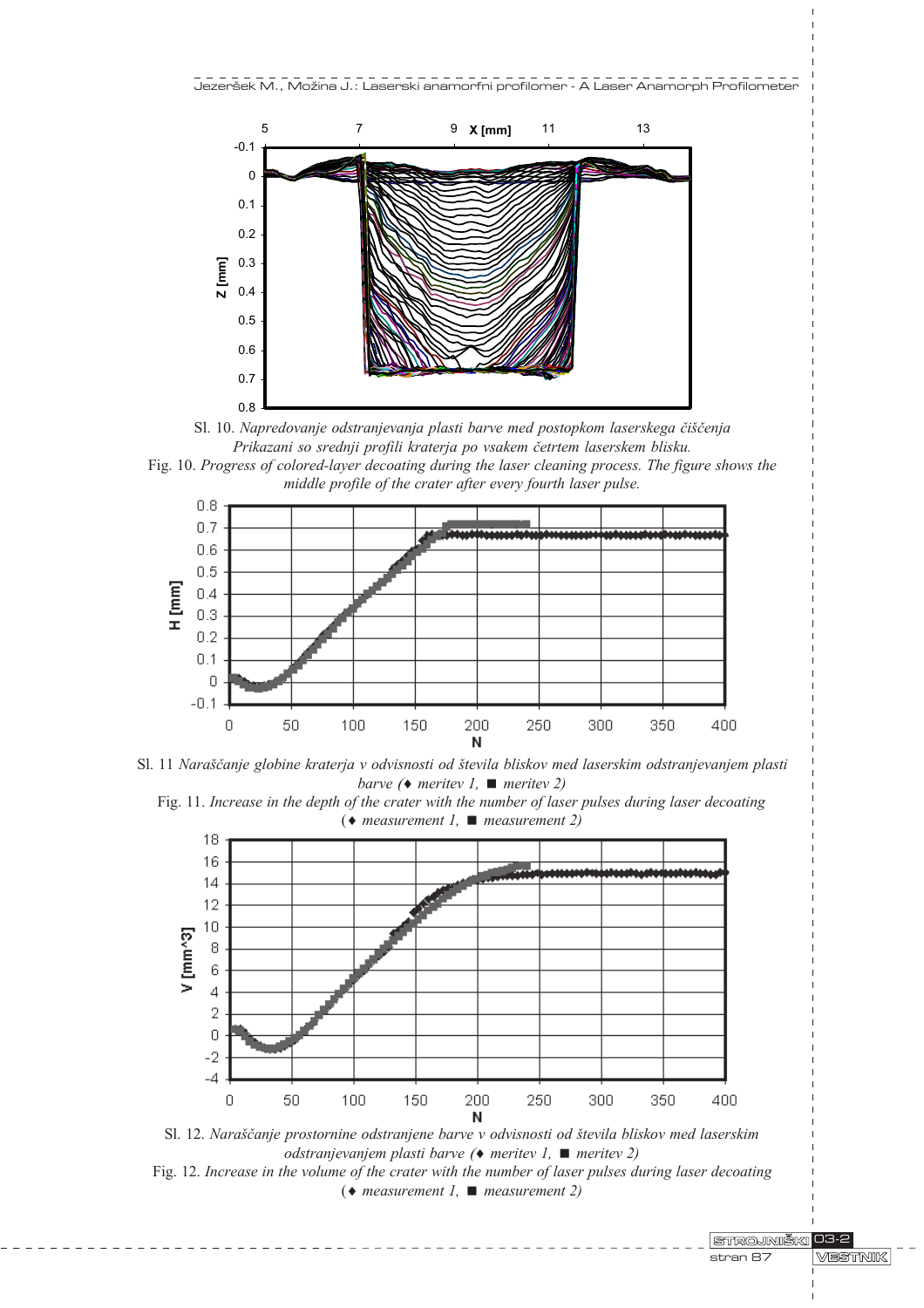da na začetku postopka površina rahlo nabrekne, kar pripisujemo spreminjanju kemiène sestave barvne plasti. Zaèetno nabrekanje in nadaljnje enakomerno odstranjevanje barve je razvidno tudi iz diagramov na slikah 11 in 12, ki prikazujeta večanje globine kraterja in prostornine odstranjene plasti barve v odvisnosti od števila laserskih bliskov. Diagrama prikazujeta dve meritvi na enakem vzorcu barve. Razvidna je dobra ponovljivost postopka tako z vidika hitrosti odstranjevanja kakor tudi z vidika zaèetnega nabrekanja. Razlièni konèni globini kraterja pa nista posledici merilne negotovosti, ampak neenakih debelin barvnih plasti.

#### 4 SKLEPI

V prispevku opisujemo delovanje in razvoj laserskih anamorfnih profilomerov ter dva primera uporabe, pri katerih se izkaže anamorfna profilometrija primernejša od običajne krogelne. Poseben pomen pripisujemo inovativni metodi umerjanja. Namesto fotogrametriènega modela vpeljemo polinomski model preslikave, katerega parametri so v obliki korekcijskih matrik preprosto izraèunljivi. Odmik in poveèavo uravnavata prva dva èlena, nelinearnosti zaradi optične popačitve ter triangulacije pa višji členi omenjenih matrik. Prav tako izviren je postopek merjenja referenènih toèk. Umeritveni etalon ima obliko poševne plošče z vzdolžnimi utori trikotnega prereza. S preprosto reliefno površino, ki je ni težko natančno izdelati, je dosežena natančna določitev lege referenènih toèk v vodoravni in navpièni smeri. Vse nateto prispeva k preprosti in èvrsti izvedbi umeritvenega postopka, zaradi èesar ga je mogoèe hitro izvesti po vsakem poseganju v geometrijsko obliko merilnika.

Primera uporabe v prvi vrsti dokazujeta uporabnost laserske anamorfne profilometrije na razliènih podroèjih tehnike ter tudi razliène potrebe po merilnih obsegih. V obeh primerih je ena izmera merilnega obsega izrazito poudarjena v primerjavi z drugo. Zaradi tega je uporaba anamorfne preslikave primernejša od običajne sferične, kar je razvidno tudi iz predstavljenih rezultatov.

of the process the surface swells slightly, which we attribute to chemical changes in the colored layer. The initial swelling and the subsequent linear deepening can also be seen on the graphs in Figures 11 and 12, which show the increase of the crater depth and the volume of removed color with respect to the number of laser pulses. Two measurements of the two craters are shown on the same color layer. It is evident that the repeatability of the process is good, which goes not only for the decoating rate but also for the initial swelling of the surface. The different final crater depths are not a consequence of the measurement uncertainty, but of the unequal thickness of the colored layer.

#### 4 CONCLUSIONS

In this paper we describe the principles and development of laser anamorph profilometers. We give particular emphasis to the novel calibration method. We introduce a polynomial model of the transformation instead of the photogrametry model, which enables us to compute the model parameters (the so-called calibration matrixes) more easily by means of linear algebra. The translation and magnification in each optical axis are adjusted using the first two elements, since lens distortions and nonlinearity related to triangulation are corrected by the use of higher-order elements of the matrixes. The measurement of the reference points is also original, since the callibration etalon has an inclined surface with linear grooves of triangular shape along the Y axis. An accurate determination of the reference-point positions is achieved with simple etalon relief, which is easy to make. All these factors contribute to a simple and robust realization of a calibration procedure. Because of this the procedure can be conducted at any time, especially after each change of profilometer geometry.

Both experiments demonstrate the applicability of laser anamorph profilometry in different fields of the technique, where one dimension is much more emphasised than the other one. Because of this, an anamorph lens is more suitable than a conventional, spherical one.

# 5 LITERATURA 5 REFERENCES

- [1] Donges, A., R. Noll (1993) Lasermeßtechnik : Grundlagen und Anwendungen, Hüthig, Heidelberg.
- [2] Jezeršek, M. (1998) Laserski merilnik profila z anamorfno optiko (Laser profile measurement system with anamorph optics), Prešernove nagrade / Univerza v Ljubljani, Ljubljana.
- [3] Blais, F., J. Angelo Beraldin (1997) Calibration of an Anamorphic Laser Based 3-D Range Sensor, SPIE Proceedings, Videometrics V, San-Diego, Volume 3174.
- [4] McIvor, A.M. (2002) Nonlinear calibration of a laser stripe profiler, Optical Engineering, Volume 41, 205-212.
- [5] Tiddeman, B, N. Duffy, G. Rabey, J. Lokier (1998) Laser-video scanner calibration without the use of frame store, IEE Proceedings, Vision Image and Signal Processing, Volume 145, 244-248.